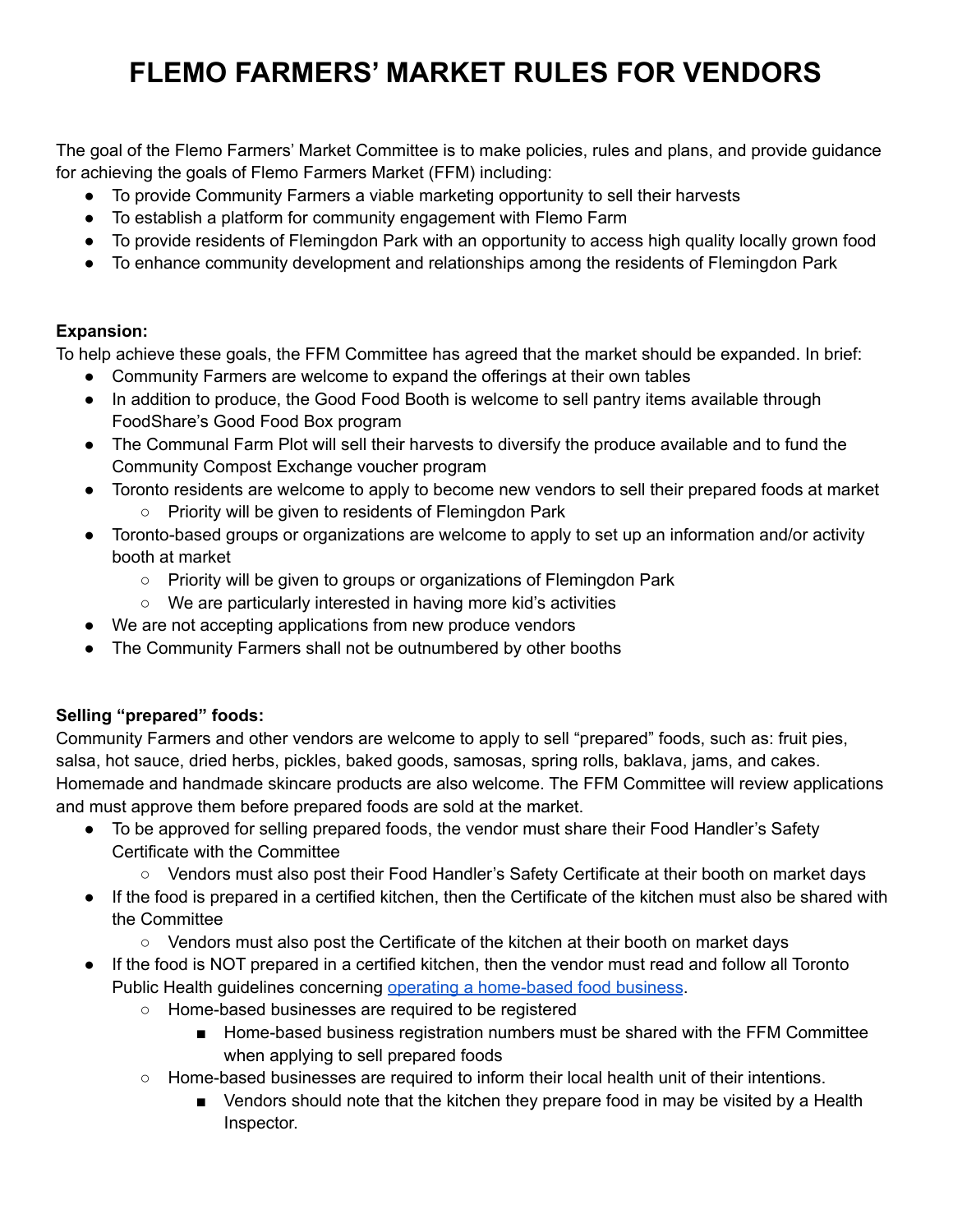- Vendors are solely responsible for ensuring that they follow all Toronto Public Health guidelines. Failure to do so will result in no longer being welcome to sell prepared foods at the market.
- Flemo Farm, the Flemo Farmers Market, and FoodShare are in no way responsible or liable for any problems a vendor experiences with Toronto Public Health or any complaints from customers.

#### **Insurance:**

There are basically two types of risks associated with selling food (just produce, or prepared foods) at Flemo Farmers' Market, and two types of insurance to cover these risks:

- 1. Someone gets injured at your farm stand. FoodShare is able to provide insurance for this type of situation. You are welcome to purchase additional Food Vendors Insurance if you wish.
	- a. Note: The Farmers Market Coordinator will be responsible to ensure that an Incident Report Form is completed, following FoodShare procedures
- 2. Someone becomes ill from eating what you sell. FoodShare is NOT able to provide Product Liability Insurance to cover if someone gets ill from eating what you sell.
	- a. If you are selling produce at the farmer's market, and the produce has not been processed in any way (chopped up, or prepared into a salad, for example) **you are not required** to purchase this type of insurance. Selling whole produce is a low-risk activity. However we always recommend that you have adequate insurance in place for your farm activities, and if you would like to pursue this type of insurance for your farm business, we can provide some contacts.
	- b. Selling prepared foods is a higher risk. **You MUST have \$2,000,000 insurance coverage for selling prepared food, and your insurance policy should list FoodShare Toronto and Flemo Farmer Market as "additionally insured".** Please provide a copy of your insurance coverage (Certificate of Insurance) to FoodShare before the market starts.
	- c. Booths that are not selling food (i.e. booths that only distribute information, or engaging residents, or offer activities) do not require insurance.
- One insurance option to consider is through Farmers' Markets Ontario. You can find information here: <https://www.farmersmarketsontario.com/members/member-vendor-insurance/>

## **Business Registration and Tax Preparation:**

The Flemo Farmers' Market Committee does not require Community Farmers or other vendors to register their business with Revenue Canada.

- Everyone should follow CRA guidelines on reporting income when preparing their tax returns.
- Failure to report income from sales at Flemo Farmers' Market is the legal responsibility of the community farmers.

## **Reselling is NOT permitted, with the exception of the Good Food Booth:**

Besides the Good Food Booth, vendors can only sell crops or products that they have made themselves.

## **The Good Food Booth**

The purpose of the Good Food Booth is to attract more visitors to the market by selling items not grown at Flemo Farm or available at the Community Farmers' booths. Another purpose of the Good Food Booth is to help address food insecurity in the neighbourhood by offering affordable food. The Good Food Booth does not make profit; any revenue generated is put towards sustaining the booth.

- In addition to produce not grown at Flemo Farm, the Good Food booth can source and sell honey, maple syrup, coffee, bread, preserves and prepared foods – as long as a Community Farmer is not selling the same item.
- The Good Food Booth must clearly label where the food was grown or where the item was prepared.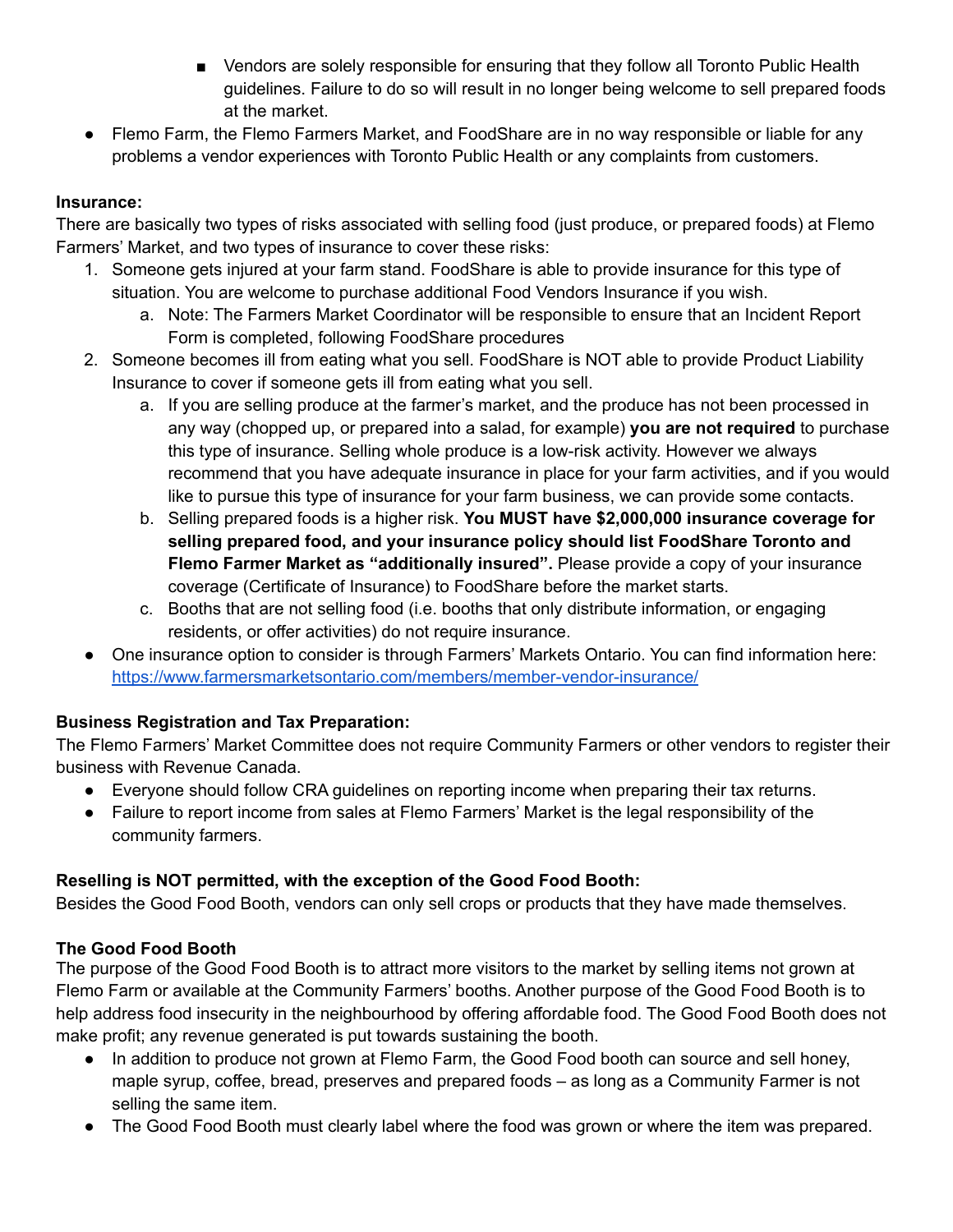## **The Communal Farm Plot Booth**

The purpose of the Communal Farm Plot Booth is to sell produce grown on the Communal Farm Plot that is not being sold at the market by a Community Farmer.

- Although there is some flexibility to account for different varieties and the likelihood of selling out, the Communal Farm Plot will aim to sell foods that are not already for sale by the Community Farmers
- All revenue from the Communal Farm Plot Booth goes towards funding the Community Compost Exchange Program; no profit is made at the Communal Farm Plot Booth.

#### **New Vendors / Booths**

Residents and organizations of Flemingdon Park are welcome to apply to have a booth at Flemo Farmers' Market as long as it doesn't compete with the Community Farmers' booths.

- We are not accepting applications from new produce vendors.
- Booths can be just for distributing information or for engaging residents, especially children
- Booths can also be for vendors of crafts, vendors of prepared foods, or vendors of hot foods provided they do not compete with any Community Farmer booths.
	- $\circ$  Crafts must be related in some way to Flemo Farm or agriculture more generally.
- Residents or organizations are not required to apply to have a booth at every market
	- Applicants can apply for a single Saturday or an occasional booth if they wish.
- New vendors or booths will be accepted if they contribute to the stated goals of the market.
	- The Flemo Farmers' Market Committee will review applications and make decisions based on what they consider to be in the best interest of the market.
- Prepared food vendors are asked to purchase as many ingredients as possible from Community Farmers when preparing their products, and to use signage to highlight the source of their ingredients at their booth.
	- For ingredients that are bought from sources besides Community Farmers, the applicant must attempt to source local ingredients as much as possible.
	- $\circ$  The source of the various ingredients will be a major factor in the Committee's decision whether or not to accept an application to join the market.
	- No use of GMO ingredients in prepared foods
	- While the market does not require that food be organic certified, halal, dairy and/or allergen free, vendors are asked to consider the preferences of the neighbourhood when considering their options and ensure that all foods are adequately labelled.

#### **Fees:**

Information or activity booths are free, but must contribute to meeting the goals of the market. Vendor fees are \$20 per day, to be paid in cash on market day. Community Farmers do not need to pay Vendor fees. Money collected will contribute to the Community Compost Exchange voucher program.

#### **SETTING UP on Market Day**

In 2022, the Market runs each Saturday from 11am to 2pm, starting on June 25 and running until October 29. Community Farmers, the Good Food Booth, the Communal Farm Plot Booth, the Community Compost Exchange Booth, and the Welcome booth all have free access to tents, tables, scales, bags & containers. Unless a prior arrangement is made with the Market Coordinator, anyone else operating a booth must provide all their own supplies (a tent and/or table may be available).

- We recommend everyone begin setting up before 9:00am.
- All booths must have a tent and tehran weights.
- Everyone is expected to be ready to sell 10 minutes before the market starts at 11am.
	- The best time at the market is 5 minutes before sales begins, when you walk around and admire everyone's harvest and beautiful display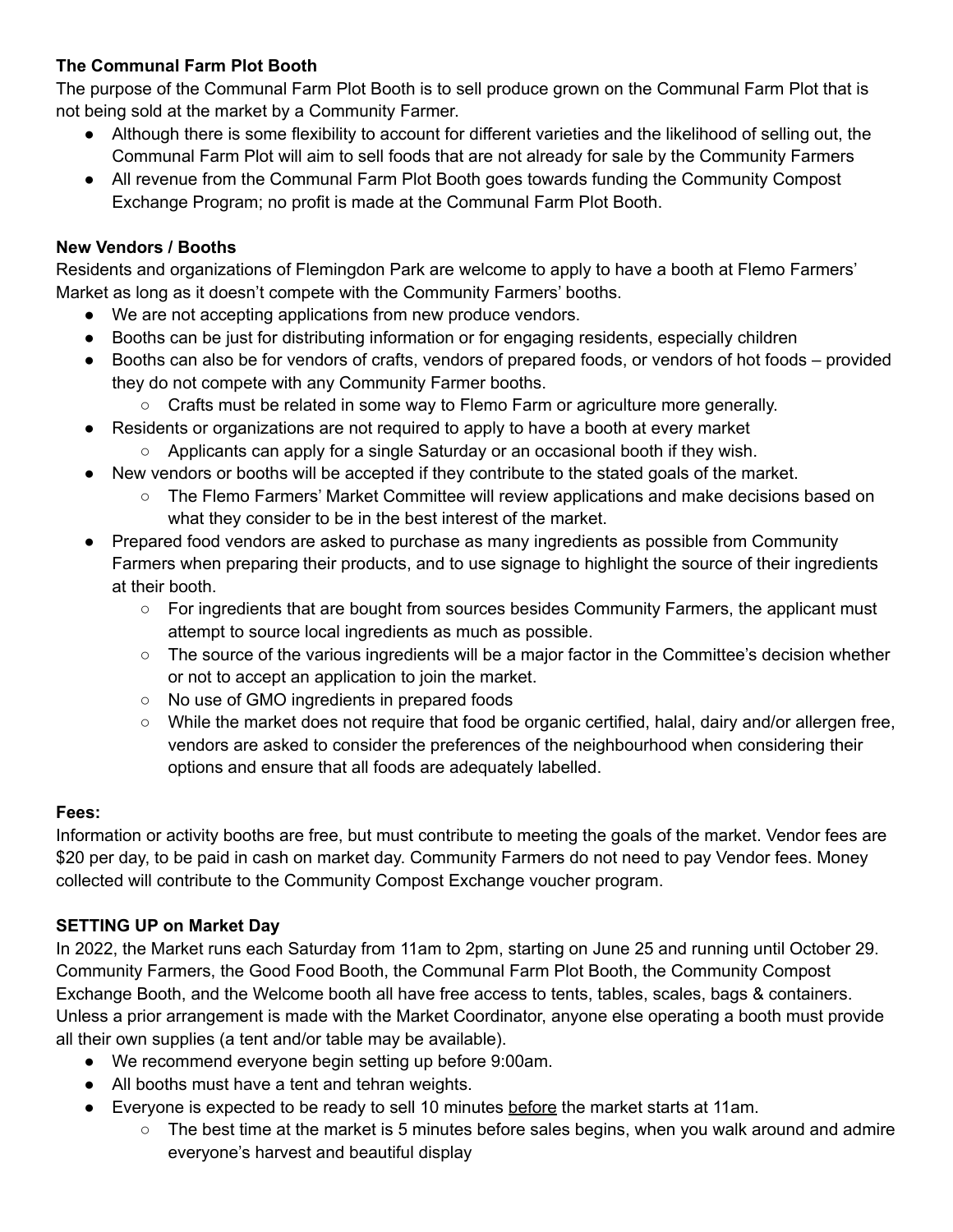● Sales are not permitted before 11:00am.

What follows is information specifically for Community Farmers, as well as staff and volunteers setting up the Good Food Booth, the Communal Farm Plot Booth, the Community Compost Exchange Booth, and the Welcome Booth:

- You are responsible for your own tent and table(s)
	- You are responsible for getting your own tent and table(s) from the shipping container in the parking lot and bringing them to the market location.
		- The carts we have are to be shared, return the cart when not using it and make sure everyone gets access.
	- You are also responsible for setting up your own tent and tables.
		- The Market Coordinator will prioritize having one volunteer or staff (if available) to help Community Farmers set up tents and tables from 9:30am to 10:00am
		- We love collaboration if you have time and someone else needs support, offer to lend a hand.
	- You will need to bring your own green bags with rocks to weigh down your tent because your tent will blow away on windy days.
		- We recommend using a wheelbarrow to bring them from the field.
- You are responsible for getting whatever other supplies you need from the shipping container: scale, paper bags, etc.
	- You each have a black crate in the container where you can keep your supplies from week to week.
	- Take only what you need to make sure everyone gets enough
- You are responsible for bringing over your own food from the cooler after you have set up your tent and table(s).
	- Unload the cart right away to make it available for others to use.
		- The carts we have are to be shared. Work together. Be respectful and considerate.
		- Bins with food cannot be placed directly on the ground. Bins with food must be at least 6 inches off the ground. It is recommended to stack bins with food on top of empty bins. Do not use another table just to keep bins off the ground.
- We understand that setting up for the market can be stressful. But, if you begin setting up before 9:30am, then you will have plenty of time.
	- Give yourself the opportunity to have a relaxing and enjoyable set-up.
	- $\circ$  The best time at the market is 5 minutes before sales begins, when you walk around and admire everyone's harvest and beautiful display

## **CLOSING DOWN on Market Day**

It's a lot of work at the end of the market; give yourself at least 1 hour to finish up properly. At the end of the market you are responsible for:

- Taking down and putting away your tent, table, and all other supplies (green bags with rocks, scale, paper bags, etc)
	- o The Market Coordinator will prioritize having one volunteer or staff (if available) to help Community Farmers take down tents and tables from 2:00 to 2:15pm
- Packing away any leftover produce, updating and relabeling bins as necessary, and putting them back into the cooler, following all Cooler Protocols
	- o We have limited space in the cooler and a limited number of bins. So, if possible, please pack multiple crops together into a single bin so that more bins go back into circulation.